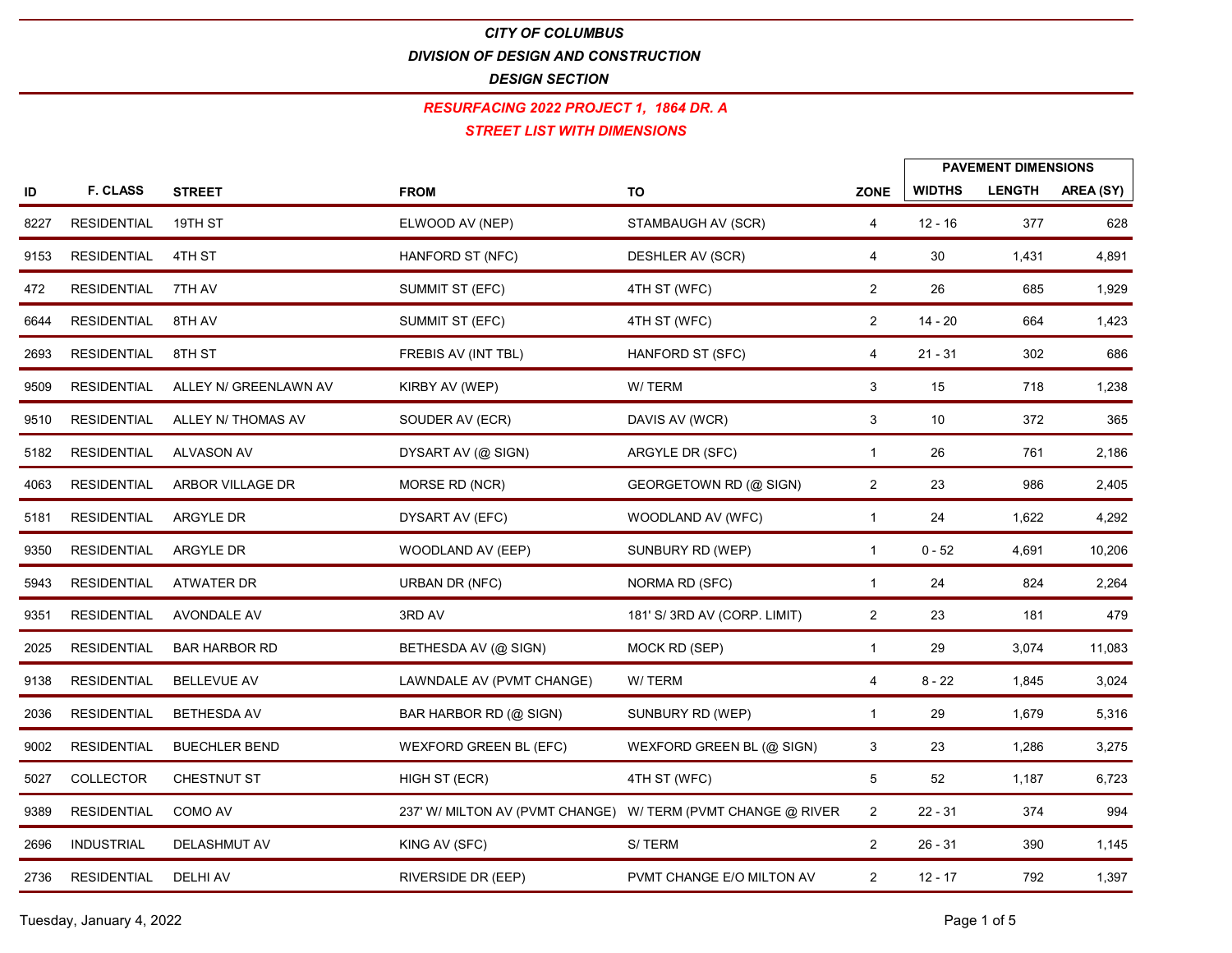|            |                    |                      | RESURFACING 2022 PROJECT 1, 1864 DR. A<br><b>STREET LIST WITH DIMENSIONS</b> |                                 |                                  |               |                                             |           |
|------------|--------------------|----------------------|------------------------------------------------------------------------------|---------------------------------|----------------------------------|---------------|---------------------------------------------|-----------|
|            | <b>F. CLASS</b>    | <b>STREET</b>        | <b>FROM</b>                                                                  | TO                              | <b>ZONE</b>                      | <b>WIDTHS</b> | <b>PAVEMENT DIMENSIONS</b><br><b>LENGTH</b> | AREA (SY) |
| ID<br>9507 | RESIDENTIAL        | <b>DESANTIS CT</b>   | HENDERSON RD (SFC)                                                           | W/ TERM (PRIVATE ENTRANCE)      |                                  | $20 - 36$     |                                             | 515       |
| 9508       | <b>RESIDENTIAL</b> | <b>DOMINION BLVD</b> | HIGH ST (PVT CHG 101' E/ HGIH ST) SHIELDS PL (ECR)                           |                                 | $\overline{2}$<br>$\overline{2}$ | 30.5          | 230<br>660                                  | 2,074     |
|            |                    |                      |                                                                              |                                 |                                  |               |                                             |           |
|            | 9352 RESIDENTIAL   | <b>DOMINION BLVD</b> | SELLERS AV (ECR/CONCRETE COL SCHREYER PL (@ SIGN)                            |                                 | $\overline{2}$                   | $21 - 23$     | 1,106                                       | 3,117     |
| 1099       | <b>RESIDENTIAL</b> | <b>DORRIS AV</b>     | WEBER RD (NFC)                                                               | PACEMONT RD (SFC)               | $\overline{2}$                   | 24            | 621                                         | 1,791     |
|            | 5183 RESIDENTIAL   | DYSART AV            | ALVASON AV (@ SIGN)                                                          | ENDERLY DR (@ SIGN)             | $\overline{1}$                   | 26            | 509                                         | 1,471     |
| 8228       | RESIDENTIAL        | <b>EAGLE AV</b>      | ELWOOD AV (NEP)                                                              | 135' N/ STAMBAUGH AV (PVT CHG)  | 4                                | $0 - 24$      | 440                                         | 729       |
| 9264       | RESIDENTIAL        | <b>EAGLE AV</b>      | KOEBEL AV (NEP)                                                              | BELLEVUE AV (SEP)               | 4                                | 7.5 - 15      | 886                                         | 912       |
|            | 9506 COLLECTOR     | EASTON LOOP WEST     | <b>EASTON COMMONS (NFC)</b>                                                  | SETON ST (SCR)                  |                                  | $24 - 57$     | 3,389                                       | 20,340    |
|            | 2074 ARTERIAL      | <b>EASTON WAY</b>    | STELZER RD (EFC)                                                             | BRIDGE (o) I-270 W/ APPROACH (P |                                  | 70 - 140      | 2,067                                       | 17,224    |
|            | 9391 ARTERIAL      | <b>EASTON WAY</b>    | SUNBURY RD (EEP)                                                             | STELZER RD (EFC)                | $\overline{1}$                   | $0 - 108$     | 5,707                                       | 46,277    |
| 9361       | RESIDENTIAL        | ELMWOOD AV           | 3RD AV (SFC)                                                                 | 162' S/ 3RD AV (CORP. LIMIT)    | $\overline{2}$                   | 26            | 162                                         | 444       |
| 9359       | RESIDENTIAL        | <b>ELTON RD</b>      | HOLT AV (NEP)                                                                | ARGYLE DR (SFC)                 | $\mathbf{1}$                     | 24            | 332                                         | 863       |
| 9360       | <b>RESIDENTIAL</b> | <b>ELTON RD</b>      | VENDOME DR S (NFC)                                                           | BETHESDA AV (SFC)               | -1                               | 24            | 312                                         | 799       |
| 5179       | RESIDENTIAL        | <b>ENDERLY DR</b>    | DYSART AV (@ SIGN)                                                           | RANKIN AV (WFC)                 | $\overline{1}$                   | 26            | 1,184                                       | 3,405     |
|            | 5938 RESIDENTIAL   | ESTERBROOK RD        | MAIZE RD (NCR)                                                               | ALMONT DR (SCR)                 | $\mathbf{1}$                     | 23            | 1,196                                       | 2,870     |
|            | 6168 ARTERIAL      | FOURTH ST            | BRIDGE (o) I-670 (N/APPROACH)                                                | ELEVENTH AV (NCR)               | $\overline{2}$                   | $32 - 64$     | 7,590                                       | 40,406    |
|            | 7038 ARTERIAL      | FOURTH ST            | ELEVENTH AV (NCR)                                                            | HUDSON AV (SFC)                 | $\overline{2}$                   | $40 - 50$     | 7,476                                       | 43,168    |
|            | 4360 ARTERIAL      | <b>FOURTH ST</b>     | SPRING ST (NFC)                                                              | BRIDGE (o) I-670 (SOUTH APPROA  | $5\overline{)}$                  | $52 - 62$     | 2,062                                       | 13,138    |
|            | 2631 RESIDENTIAL   | <b>FREBIS AV</b>     | <b>BRUCK ST (EFC)</b>                                                        | PARSONS AV (WCR)                | 4                                | $0 - 16$      | 1,449                                       | 1,992     |
|            | 7202 RESIDENTIAL   | <b>FULLER DR</b>     | MORSE RD                                                                     | <b>FAIRWAY DR</b>               | $\overline{2}$                   | 23            | 930                                         | 2,201     |
| 4584       | RESIDENTIAL        | <b>GEORGETOWN DR</b> | ARBOR VILLAGE DR (@ SIGN)                                                    | FULLER DR (WCR)                 | $\overline{2}$                   | $23 - 30$     | 732                                         | 2,234     |
|            | 9441 COLLECTOR     | <b>HAMILTON AV</b>   | DUXBERRY RD (NFC)                                                            | HUDSON ST (SFC)                 | $\mathbf{1}$                     | 30            | 1,795                                       | 6,124     |
| 458        | RESIDENTIAL        | <b>HAMLET ST</b>     | 7TH AV (NFC)                                                                 | 71' S/ 11TH AV (PVT CHG)        | $\overline{2}$                   | 20            | 1,622                                       | 3,529     |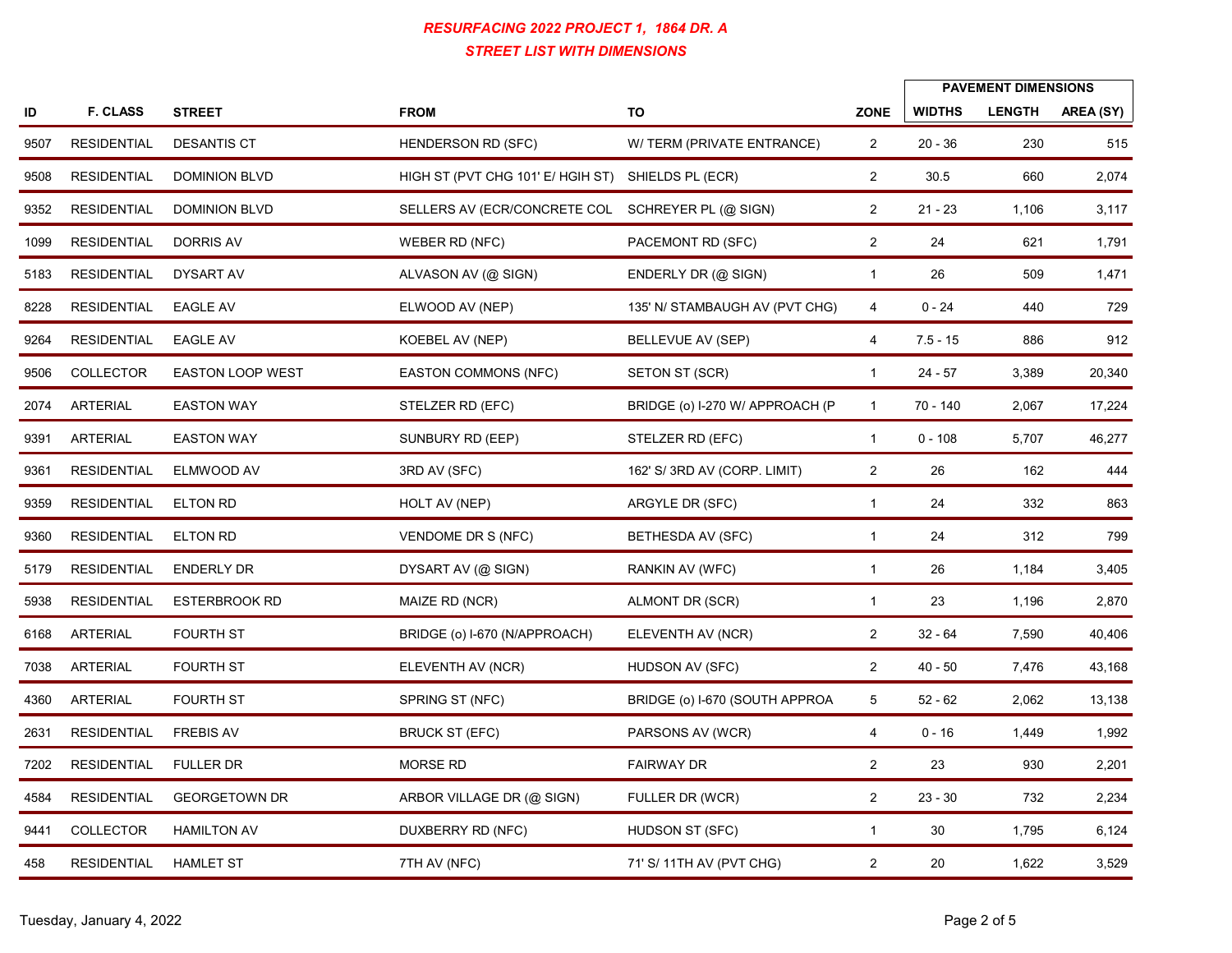|      |                  |                               | RESURFACING 2022 PROJECT 1, 1864 DR. A<br><b>STREET LIST WITH DIMENSIONS</b> |                                   |                |                          |                            |             |
|------|------------------|-------------------------------|------------------------------------------------------------------------------|-----------------------------------|----------------|--------------------------|----------------------------|-------------|
|      |                  |                               |                                                                              |                                   |                |                          | <b>PAVEMENT DIMENSIONS</b> |             |
| ID   | <b>F. CLASS</b>  | <b>STREET</b>                 | <b>FROM</b>                                                                  | TO                                | <b>ZONE</b>    | <b>WIDTHS</b>            | <b>LENGTH</b>              | AREA (SY)   |
| 9358 | RESIDENTIAL      | <b>HARDY PARKWAY ST</b>       | <b>GANTZ RD (EEP)</b>                                                        | 100' N/ WILLOWGATE RD (PVT CH     | $\mathbf{3}$   | 33                       | 893                        | 3,608       |
|      | 9265 RESIDENTIAL | <b>HEIMAN AV</b>              | KOEBEL AV (NEP)                                                              | LOCK AV (SEP)                     | $\overline{4}$ | 18                       | 330                        | 702         |
|      | 9353 RESIDENTIAL | <b>HENNEPIN AV</b>            | <b>BRIGHTON RD (NCR)</b>                                                     | NORTH BROADWAY (SFC)              | $\overline{2}$ | $23 - 26$                | 396                        | 941         |
|      | 6076 ARTERIAL    | <b>HIGH ST</b>                | MOUND ST (NCR)                                                               | TOWN ST (SCR)                     | 5              | $0 - 30$                 | 1,528                      | 3,818       |
|      | 7168 COLLECTOR   | <b>HOLT AV</b>                | WOODLAND AV (EEP)                                                            | <b>BRENTNELL AV (WFC)</b>         | $\overline{1}$ | 21 - 25                  | 1,467                      | 3,519       |
|      | 4983 ARTERIAL    | <b>HUDSON ST</b>              | INDIANOLA AV (WCR)                                                           | FOURTH ST (ECR)                   | $\overline{2}$ | $25 - 70$                | 1,154                      | 7,868       |
|      | 9254 ARTERIAL    | INT - LIVINGSTON AV           | PARSONS AV (INTERSECTION)                                                    | PARSONS AV (INTERSECTION)         | $\mathbf{3}$   | $\overline{\phantom{a}}$ |                            | $\mathbf 0$ |
|      | 9147 RESIDENTIAL | <b>JENKINS AV</b>             | 4TH ST (ECR)                                                                 | 69' W/ PARSONS AV (PVT CHG)       | 4              | 26                       | 2,504                      | 7,279       |
|      | 4230 RESIDENTIAL | JENKINS AV                    | 55' E/ PARSONS AV (PVT CHG)                                                  | CHAMPION AV (WFC)                 | 4              | 20 - 26                  | 3,497                      | 10,566      |
|      | 4994 RESIDENTIAL | KARLSLYLE DR                  | HARBORTON DR (WFC)                                                           | FEDER RD (SEP)                    | $\mathbf{3}$   | $23 - 33$                | 1,182                      | 3,516       |
|      | 9026 COLLECTOR   | KINNEAR RD                    | 415' E/ NORTH STAR RD (PVT CHG) 1414' W/ KENNY RD (CORP SIGN/P               |                                   | $\overline{2}$ | 24 - 37                  | 3,095                      | 5,435       |
|      | 9398 RESIDENTIAL | KOEBEL AV                     | GROVEPORT RD (EFC)                                                           | WILSON AV (WEP)                   | 4              | 18 - 20                  | 3,246                      | 6,779       |
|      | 3802 COLLECTOR   | <b>LAKEHURST CT</b>           | EMERALD PKWY (PVT CHG 335' E/O E/ TERM                                       |                                   | $\mathbf{3}$   | 33                       | 700                        | 1,511       |
|      | 6629 RESIDENTIAL | <b>LAKEVIEW AV</b>            | HIGH ST (WFC)                                                                | RIVERSIDE DR (WEP)                | $\overline{2}$ | 24                       | 2,192                      | 5,881       |
|      |                  | 7227 RESIDENTIAL LLEWELLYN AV | PARSONS AV (EFC)                                                             | <b>GROVEPORT RD (WFC)</b>         | 4              | $23 - 38$                | 1,254                      | 3,438       |
|      | 9266 RESIDENTIAL | <b>LOCK AV</b>                | KOEBEL AV (NEP)                                                              | LOCK AV (SEP)                     | $\overline{4}$ | 20                       | 311                        | 672         |
|      | 9354 RESIDENTIAL | LONGVIEW AV                   | HIGH ST (WFC)                                                                | 3RD ALLEY W/ HIGH ST (ECR)        | $\overline{2}$ | 12 - 24                  | 1,187                      | 2,949       |
|      |                  |                               |                                                                              |                                   |                |                          |                            |             |
|      | 9355 RESIDENTIAL | LOWELL DR                     | WILSON RD (EFC)                                                              | 440' E/ WILSON RD (CORP. LIMIT/ P | $\mathbf{3}$   | $21 - 33$                | 440                        | 1,200       |
|      | 9338 RESIDENTIAL | MIDWEST DR                    | OLD HENDERSON RD (SEP)                                                       | S/TERM                            | $\overline{2}$ | 22                       | 321                        | 918         |
|      | 6671 RESIDENTIAL | <b>MILTON AV</b>              | PACEMONT RD (NEP)                                                            | COMO AV (SFC)                     | $\overline{2}$ | 18 - 29                  | 707                        | 1,886       |
|      | 9098 RESIDENTIAL | <b>MITHOFF ST</b>             | JAEGER ST                                                                    | PARSONS AV                        | 4              | 26                       | 2,050                      | 6,317       |
|      | 5655 RESIDENTIAL | <b>MOLER ST</b>               | PARSONS AV (WCR)                                                             | <b>BRUCK ST (EFC)</b>             | 4              | 26                       | 1,450                      | 4,091       |
|      | 7660 ARTERIAL    | MORSE CROSSING                | EASTON WAY (NFC)                                                             | MORSE RD (SFC)                    | $\mathbf{1}$   | 46 - 148                 | 3,397                      | 70,927      |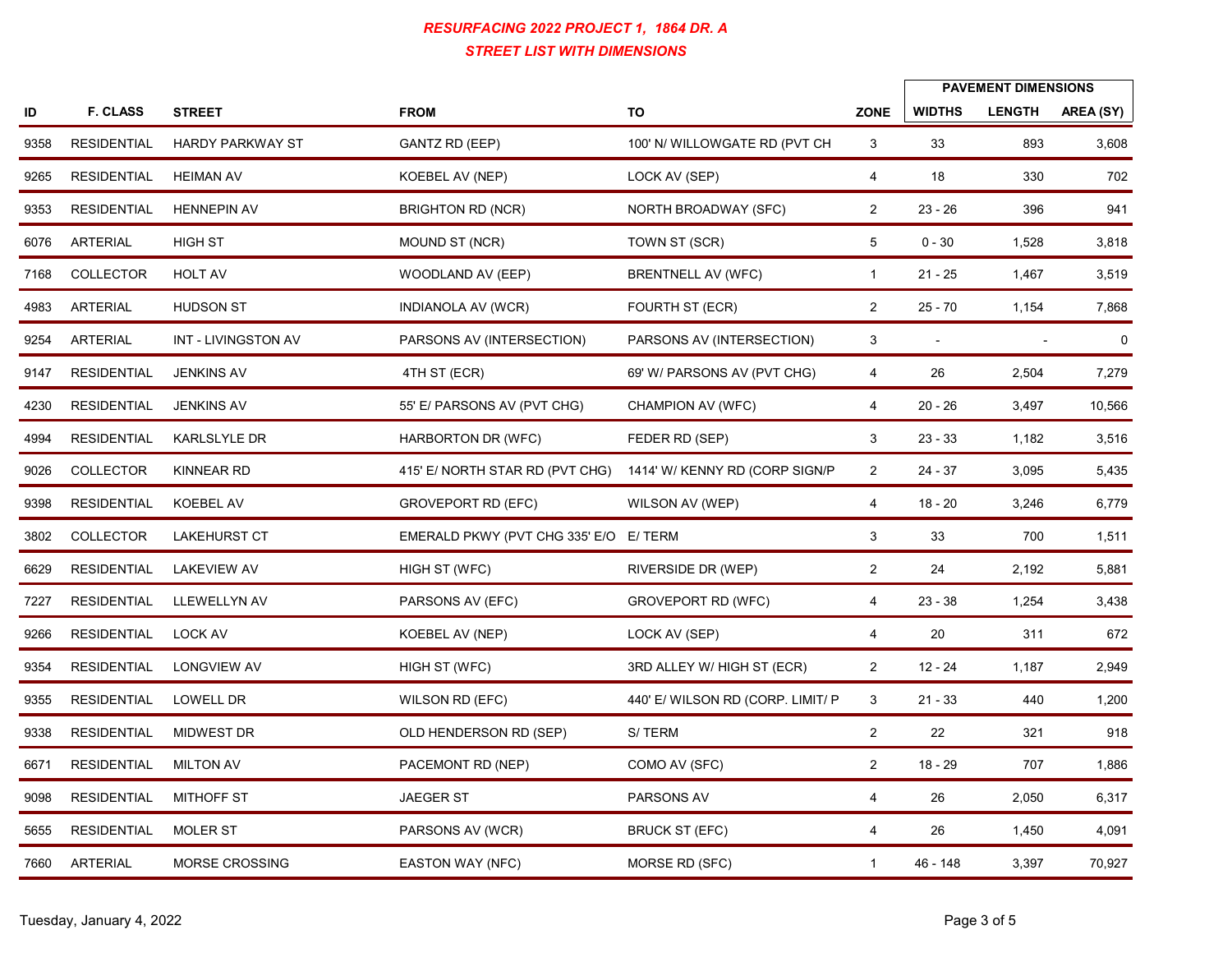|      |                    |                      | RESURFACING 2022 PROJECT 1, 1864 DR. A<br><b>STREET LIST WITH DIMENSIONS</b> |                                   |                |               |                                             |           |
|------|--------------------|----------------------|------------------------------------------------------------------------------|-----------------------------------|----------------|---------------|---------------------------------------------|-----------|
| ID   | <b>F. CLASS</b>    | <b>STREET</b>        | <b>FROM</b>                                                                  | TO                                | <b>ZONE</b>    | <b>WIDTHS</b> | <b>PAVEMENT DIMENSIONS</b><br><b>LENGTH</b> | AREA (SY) |
| 9383 | RESIDENTIAL        | <b>NEIL AV</b>       | TULANE RD (NFC)                                                              | WEBER RD (SFC)                    | $\overline{2}$ | 24            | 460                                         | 1,289     |
| 9384 | <b>RESIDENTIAL</b> | <b>NEIL AV</b>       | TULANE RD (SFC)                                                              | S/TERM                            | $\overline{2}$ | $29.5 - 31$   | 267                                         | 1,105     |
| 9385 | COLLECTOR          | NORTHWEST BLVD       | 5TH AV (SFC)                                                                 | 285' S/ 3RD AV (CORP. LIMIT/ PVMT | $\overline{2}$ | $22 - 65$     | 1,722                                       | 11,150    |
| 823  | <b>RESIDENTIAL</b> | OAK LEAF LN          | TWIN OAKS DR (NFC)                                                           | TWIN OAKS DR (@ SIGN)             | $\overline{2}$ | 23            | 866                                         | 2,199     |
|      | 2172 COLLECTOR     | OLD HENDERSON RD     | KENNY RD (EFC)                                                               | E/TERM                            | $\overline{2}$ | $22 - 34$     | 1,493                                       | 4,141     |
|      | 2170 COLLECTOR     | OLD HENDERSON RD     | <b>KENNY RD (WFC)</b>                                                        | W/TERM                            | $\overline{2}$ | 21            | 4,521                                       | 11,208    |
|      | 9263 RESIDENTIAL   | PARADISE AV          | SPRINGDALE BL (NFC)                                                          | <b>GILLETTE AV (SFC)</b>          | 3              | 23            | 1,648                                       | 4,443     |
|      | 5180 RESIDENTIAL   | <b>RANKIN AV</b>     | ARGYLE DR                                                                    | N/TERM                            | $\mathbf{1}$   | 26            | 399                                         | 1,132     |
| 9386 | COLLECTOR          | REFUGEE RD           | REFUGEE PARK (WCR)                                                           | 52' E/ ENGLISH RD (PVT CHG)       | 4              | 36            | 804                                         | 3,206     |
| 5926 | <b>RESIDENTIAL</b> | RIDGERUN DR          | 100' N/ ALMONT DR (PVT CHG)                                                  | URBAN DR (SFC)                    | $\overline{1}$ | 23            | 1,245                                       | 2,915     |
|      | 9356 RESIDENTIAL   | <b>SHARON AV</b>     | SCHREYER PL (@ SIGN)                                                         | WEISHEIMER RD (SCR)               | $\overline{2}$ | $20 - 37$     | 646                                         | 1,498     |
| 8233 | <b>RESIDENTIAL</b> | STAMBAUGH AV         | <b>GROVEPORT RD (EFC)</b>                                                    | ELWOOD AV (@ SIGN)                | 4              | $12 - 15$     | 3,237                                       | 4,545     |
|      | 1599 ARTERIAL      | SUMMIT ST            | HUDSON ST (SFC)                                                              |                                   |                | $42 - 52$     |                                             |           |
|      | COLLECTOR          |                      |                                                                              | <b>BRIDGE (o) I-670</b>           | $\overline{2}$ |               | 14,277                                      | 80,092    |
| 4222 |                    | THURMAN AV           | HIGH ST (EFC)                                                                | PARSONS AV (WCR)                  | $\mathbf{3}$   | 18 - 36       | 3,641                                       | 28,758    |
| 879  | RESIDENTIAL        | TWIN OAKS DR         | SADDLE RUN (EFC)                                                             | OAK LEAF LN (@ SIGN)              | $\overline{2}$ | 23            | 1,111                                       | 2,815     |
| 5925 | RESIDENTIAL        | URBAN DR             | KINGSHILL DR (EFC)                                                           | COLONEL PERRY DR (WFC)            | $\overline{1}$ | 24            | 3,344                                       | 9,422     |
| 5928 | RESIDENTIAL        | VALLEY FORGE DR      | ALMONT DR (NCR)                                                              | ALVINA DR (SCR)                   | $\overline{1}$ | 23            | 999                                         | 2,336     |
| 9291 | RESIDENTIAL        | <b>WASHINGTON AV</b> | FREBIS AV (INT TBL)                                                          | HANFORD ST (INT TBL)              | 4              | 24 - 39       | 303                                         | 827       |
| 9357 | RESIDENTIAL        | WEISHEIMER RD        | <b>HIGH ST</b>                                                               | <b>INDIANOLA AV</b>               | $\overline{2}$ | $0 - 27$      | 5,488                                       | 13,303    |
|      | 2003 COLLECTOR     | <b>WEST CASE RD</b>  | 115' E/ LANGHORN DR (PVT CHG)                                                | 796' E/ MOORGATE DR (CORP LIMI    | $\overline{2}$ | $23 - 26$     | 6,293                                       | 15,855    |
|      | 9001 RESIDENTIAL   | WEXFORD GREEN BL     | FEDER RD (NEP)                                                               | BUECHLER BEND (@ SIGN)            | 3              | $23 - 33$     | 1,786                                       | 5,189     |
|      | 9157 COLLECTOR     | <b>WHITTIER ST</b>   | E RR BRIDGE                                                                  | <b>HIGH ST</b>                    | $\mathbf{3}$   | $0 - 31$      | 671                                         | 2,256     |
|      | 1577 ARTERIAL      | WILSON RD            | <b>BROAD ST (NFC)</b>                                                        | VALLEY VIEW DR (SCR)              | $\mathbf{3}$   | $62 - 68$     | 3,020                                       | 20,773    |